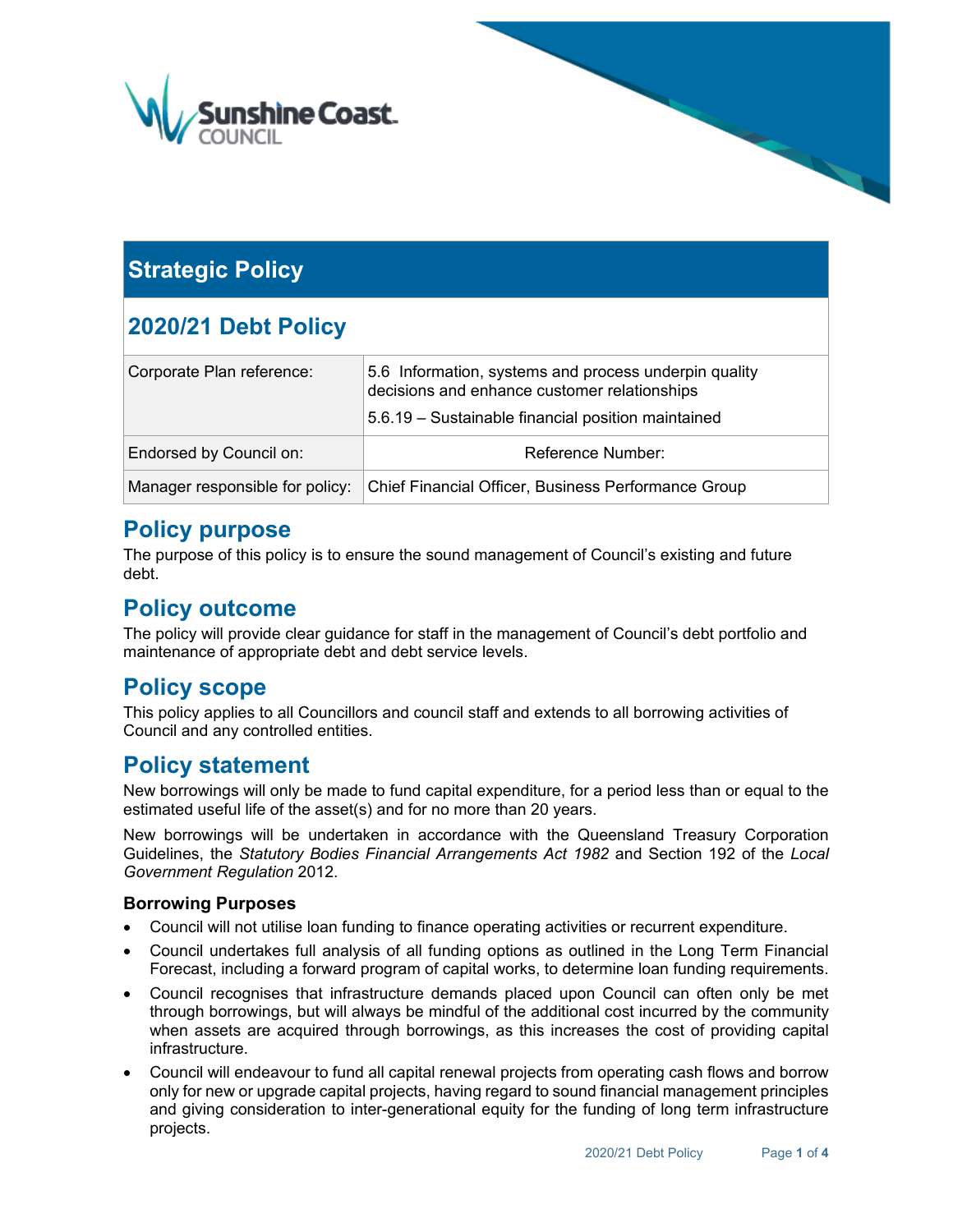- Where capital expenditure is deferred from one year to the next, the drawdown of approved loan funds will be reviewed to minimise interest expenses.
- Borrowings for infrastructure that provide the opportunity for a return on assets will take priority over borrowings for other assets.

#### **Debt Term**

Where capital projects are financed through borrowings, Council will repay the loans within a term not exceeding the life of those assets, and over a term that optimises cash flow efficiency. Loans undertaken for core Sunshine Coast capital investment are planned to be repaid within a twelve (12) year period. Loans undertaken for Region Making projects may have a term of greater than twelve years.

- If surplus funds become available, and where it is advantageous to Council, one-off loan repayments will be made to reduce the term of existing loans.
- In an environment of fluctuating interest rates, and where there is a distinct economic advantage to Council, consideration will be given to renegotiating any outstanding loans to obtain the best long-term benefit to Council.

#### **Repayment Ability**

Council will maintain close scrutiny of debt levels to ensure that relative sustainability indicators will not exceed target parameters recommended by Queensland Treasury Corporation and *Local Government Regulation 2012*.

#### **Borrowing Sources**

Council will raise all external borrowings at the most competitive rates available and from sources available as defined by legislation. Consideration will be given to provision of loans to business units from surplus cash reserves held by Council by way of an internal loan.

#### **Proposed Borrowings**

Proposed Borrowings planned for the current financial year and the next nine financial years are outlined in Appendix A, in accordance with Section 192 *Local Government Regulation 2012*.

#### **Internal Loans**

The provision and approval of an internal loan will depend on the availability of surplus funds at the time of application and the capacity of the business unit or operational activity to repay the loan.

- All applications for internal loans will be made by reference to the Finance Branch for consideration in accordance with the Long Term Financial Forecast.
- The term of the loan will be appropriate to the life of the asset being financed.
- In all cases, where business units are subject to the provisions of the National Competition Policy, the cost to the business unit will be no less than what would apply to an equivalent private sector business. The interest rate will be the sum of:
	- (a) the equivalent QTC borrowing rate for the proposed term;
	- (b) the QTC administration charge; and
	- (c) an additional margin above the QTC borrowing rate.
- The interest rate applicable to internal loans relating to operational activities of Council will be the actual borrowing cost from QTC including administrative charges.

Council may, upon reasonable notice being given, require repayment of part or all of the balance of the loan at any time, which would require the business unit to convert the outstanding balance of the loan to an external facility.

• Provision for the repayment of the loan will be included in the annual budget for the business unit.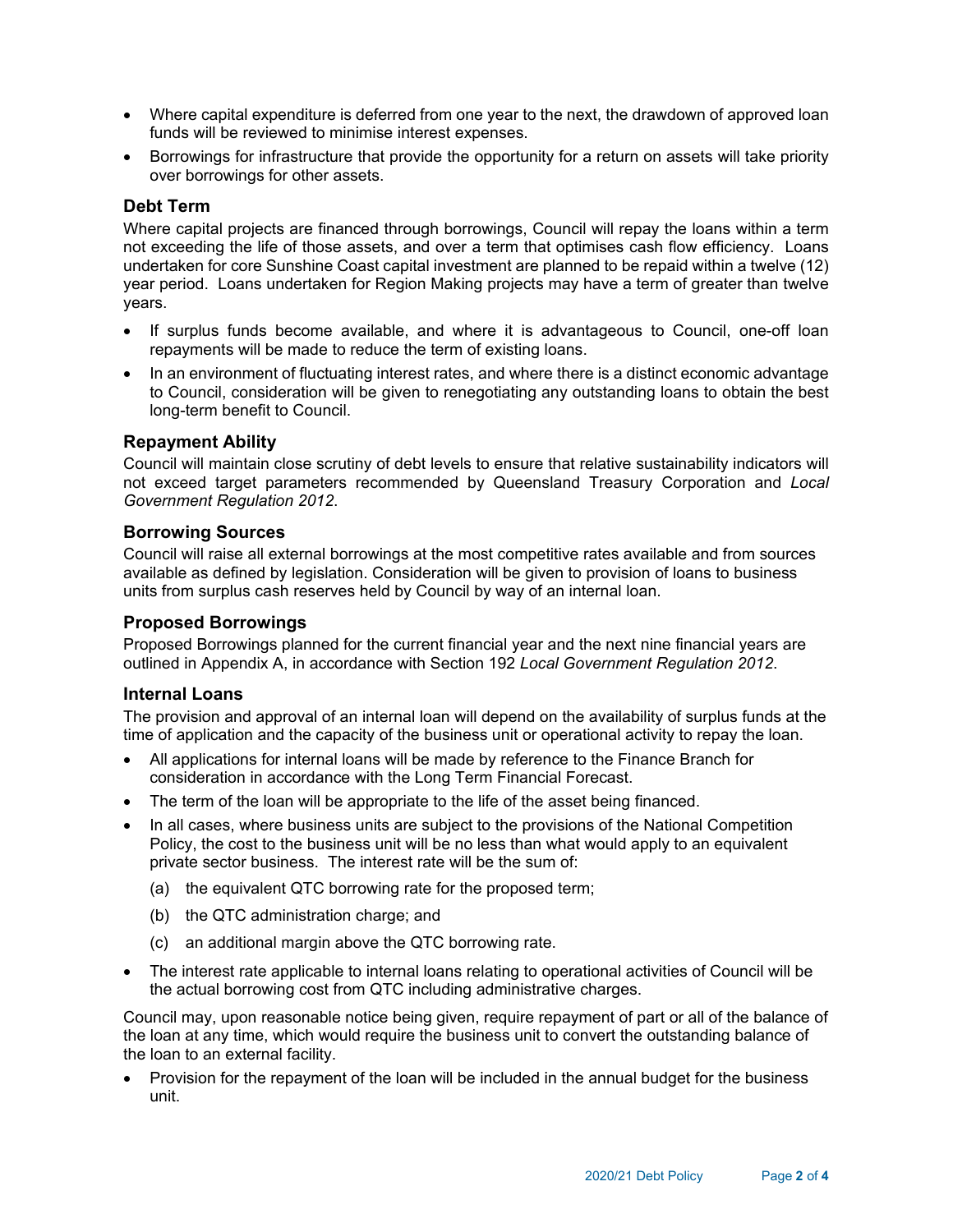# **Guiding principles**

The purpose of establishing this policy is to:

- Provide a comprehensive view of Council's long term debt position and the capacity to fund infrastructure growth for the region;
- Increase awareness of issues concerning debt management;
- Enhance the understanding between Councillors, community groups and council staff by documenting policies and guidelines;
- Demonstrate to government and lending institutions that Council has a disciplined approach to borrowing.

### **Roles and responsibilities**

Pursuant to Section 192 *Local Government Regulation 2012*, Council must prepare a debt policy each year that states the new borrowings planned for the current financial year and the next nine financial years.

The Finance Branch will review the cash flow requirements prior to loan proceeds being drawn down to minimise interest expenses.

### **Measurement of success**

Financial sustainability indicators remain within target ranges and the provision of necessary infrastructure is not constrained through the lack of capital funding.

Details of outstanding loans will be reported annually in Council's Financial Statements and Annual Report.

### **Definitions**

*Business unit* – A business activity within Council structure subject to the application of full cost pricing principles as defined under the National Competition Policy.

*Inter-generational equity* – This relates to the fairness of the distribution of the costs and benefits of a policy when costs and benefits are borne by different generations (i.e. the principle whereby those who derive a direct benefit from the service or infrastructure provided actually pay for that service).

*QTC* – Queensland Treasury Corporation.

### **Related policies and legislation**

- *Local Government Act 2009*
- *Local Government Regulation 2012*
- *Statutory Bodies Financial Arrangements Act 1982*
- *Statutory Bodies Financial Arrangements Regulation 2007*

Version control:

| Version | Reason/Trigger       | Change (Y/N)   Endorsed/ Reviewed by   Date |              |
|---------|----------------------|---------------------------------------------|--------------|
|         | Adopted              |                                             | 2 June 2015  |
| 1.5     | <b>Annual Review</b> |                                             |              |
|         | 'Endorsement         | Council                                     | 11 June 2020 |

© Sunshine Coast Regional Council 2009-current. Sunshine Coast Council™ is a registered trademark of Sunshine Coast Regional Council.